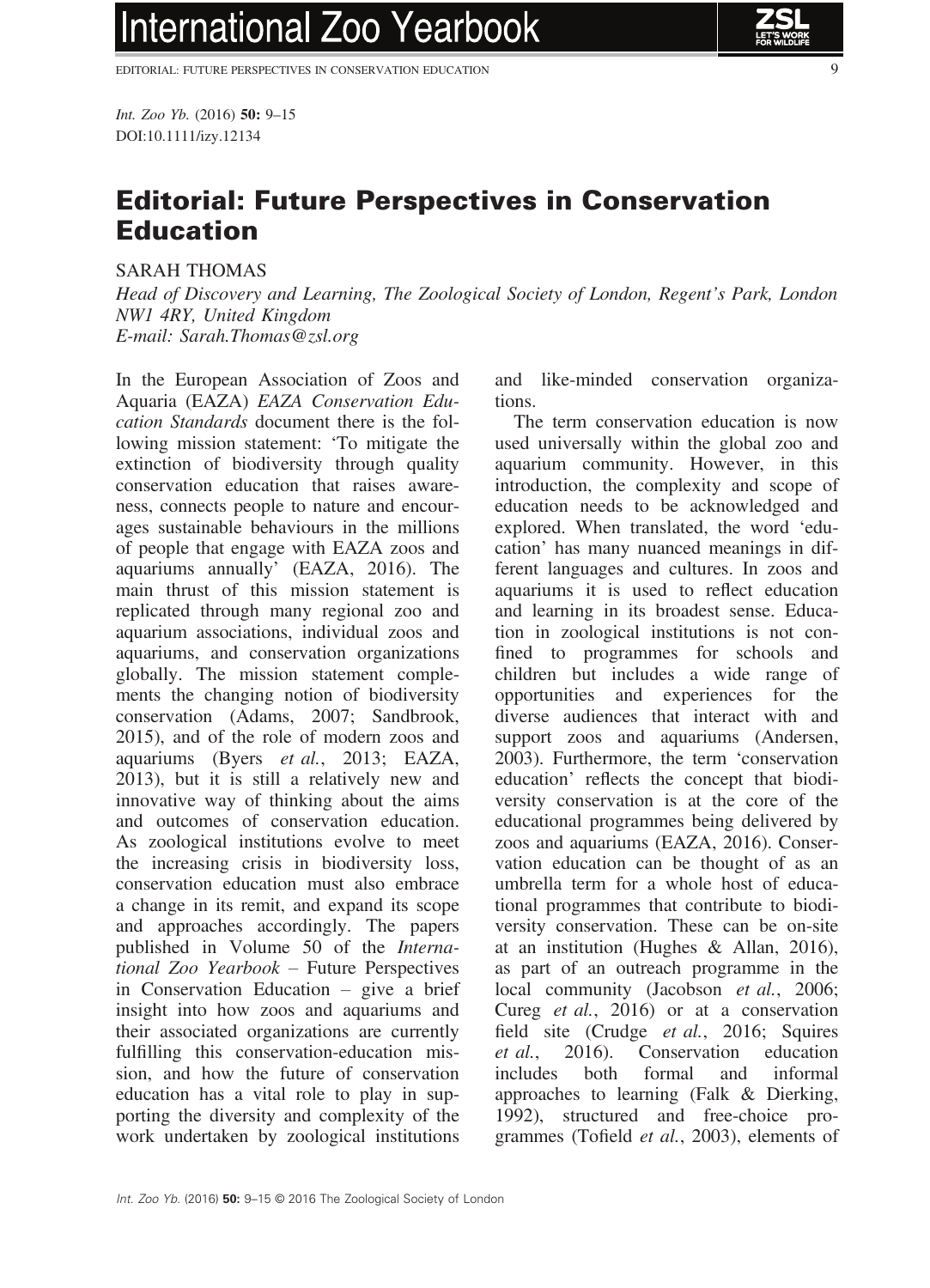exhibit design (Coe, 1987) and collection planning (Moss & Esson, 2010), public-engagement and science-communication activities and events (Bickford et al., 2012), biological, science and environmental education (Ballantyne & Packer, 1996; Falk & Storksdieck, 2010; Offord-Woolley et al., 2016), education for sustainable development (Packer & Ballantyne, 2010) and practical skills-based programmes (Lopes & Salovey, 2004). To this end, we should celebrate this diversity of conservation education within the global zoo and aquarium community but remain focused on the universal goal of long-term sustainable populations of the world's biodiversity.

We are living in a time of crisis in terms of biodiversity loss. The Living Planet Index highlighted that there has been a 52% decline in global vertebrate populations in the last 40 years (WWF, 2014). Through social media, television and news stories there is a perpetual reporting of the critical situation around rapidly declining biodiversity that can cause a sense of hopelessness in visitors and staff alike (Swaisgood & Sheppard, 2010). As part of the conservation-education remit of the future, zoos and aquariums must endeavour to make sure their audience appreciates all the positive contributions that zoological institutions make to long-term biodiversity conservation success. In addition to the millions of visitors they engage with annually, zoos and aquariums are strongholds for coordinated breeding programmes, leaders in animal welfare, animal care and scientific research and, collectively, zoological institutions actively work on and donate vast funds (US\$350 million annually: Barongi *et al.*, 2015) to a wide range of conservation projects every year. However, the zoo and aquarium community does not engage with its audiences enough about the variety and complexity of work that it does, and conservation successes that are the direct result of the involvement of zoological institutions. Zoo and aquariums should not shy away from celebrating their own successes. Put simply, without the decades of commitment by zoological institutions, then many

species would be extinct and their habitats irreversibly destroyed (Tudge, 1992). Conservation education has a vital role to play in communicating these stories about breeding programmes and advances in animal care, welfare and wildlife health projects, ecologically and socially focused field programmes, wildlife rehabilitation, and the skills and practices developed in zoos and aquariums that are then transferred into field work. Zoos and aquariums also have a responsibility to talk openly and transparently about some of the difficult and complex topics; for example, managed euthanasia, population management of species, ethics, the agony of choice in conservation, and the complex social, economic and political forces at play in the context of modern conservation. In these times of crisis, zoos and aquariums need to be the trusted voice that inspires our visitors to appreciate the complexities involved in the long-term management of genetically viable global populations.

Conservation education is also no longer simply the remit of those who call themselves 'Educators'. There are elements of conservation education woven into every job role and remit within a zoological institution. For example, keepers are often responsible for giving talks about the animals in their care, which involve engaging with visitors daily. At all levels, from directors, veterinary and science staff, to field conservationists, keepers and volunteers, the future of conservation education is dependent on every individual, each being aware of and responsible for their part in the conservation-education story. Essentially conservation education should encompass a myriad of activities, using a wealth of different tools and approaches, delivered by a broad range of staff from all levels connected to a zoo or aquarium.

This volume on conservation education is timely, as it has been some years since the International Zoo Yearbook focused on this important area of conservation. It is also opportune because there have been significant changes in the ways people think, feel and act towards biodiversity and the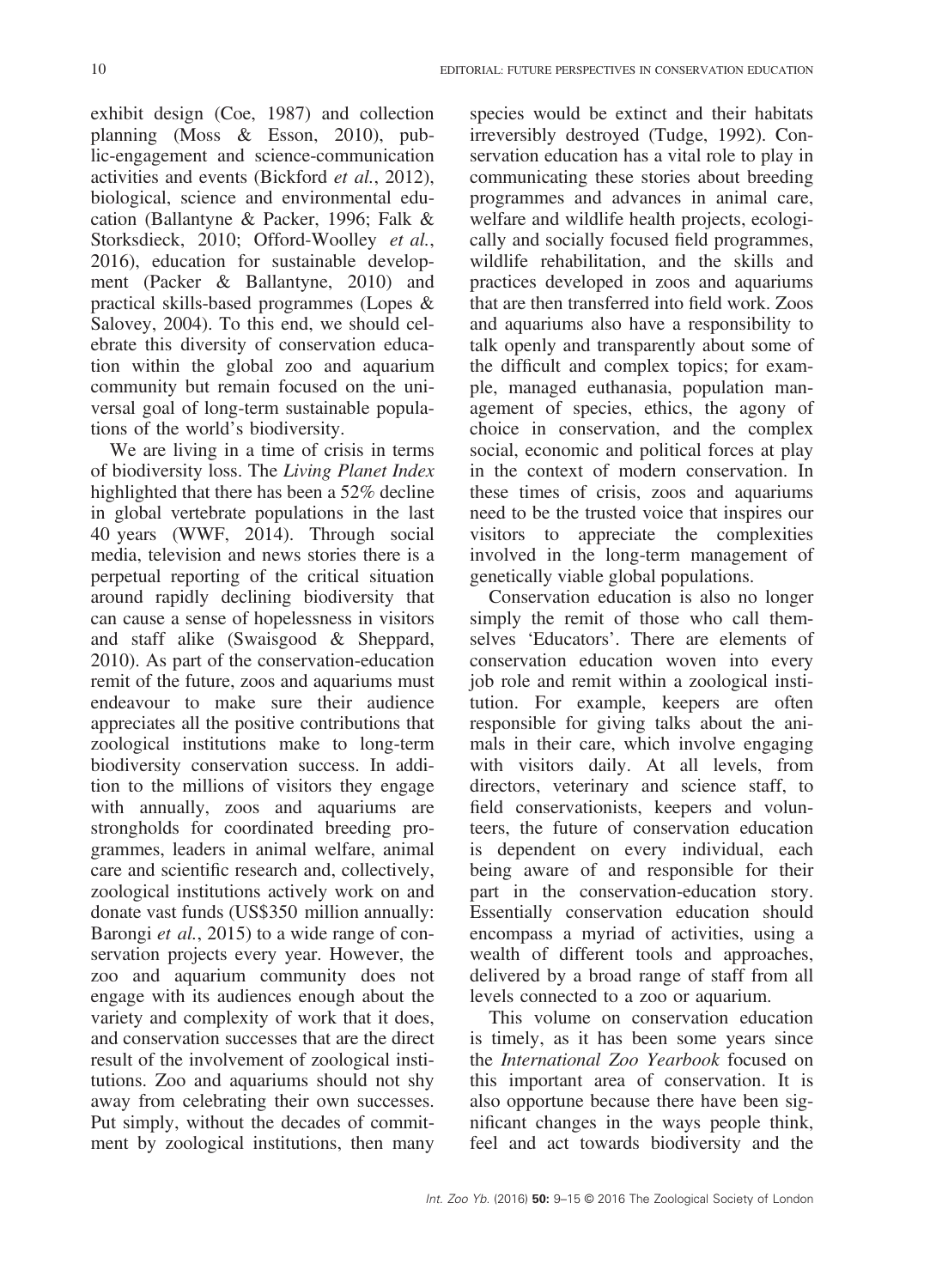environment (Wilson, 1984; Kellert & Wilson, 1993; Kahn, 1999). These changes are posited to be based around the elevated use of modern technologies and there have been several claims that people are now more than ever disconnected from nature as a result of life in its modernity being inherently separated from the natural world (Miller, 2005; Louv, 2008). There is also an acknowledged tension between an exponential increase in the human population and the subsequent pressures on natural resources. No ecosystem is untouched by human activity and its negative effect on biodiversity, and habitats have never been more at crisis point than during this present decade. Because of these contemporary issues, the face of biodiversity conservation is changing, and it has to keep changing in order to address both the ecological and social dimensions of biodiversity loss (Adams, 2007; Sandbrook, 2015). As part of these changes, our perspective on conservation education is also evolving as we understand more about the interactions between people and the natural world.

In general, the thinking around education and how people learn in informal learning environments, such as zoos and aquariums, has advanced massively in the last few decades (Falk & Dierking, 2000; Anderson et al., 2003; Johnson et al., 2015). There have been several studies to explore the breadth and depth of learning in informal environments, such as zoos, aquariums, museums, galleries and science centres (Dierking et al., 2002; Falk & Storksdieck, 2005; Falk et al., 2007; Fraser & Sickler, 2009). This has led to the notion that zoos and aquariums are uniquely equipped to deliver conservation-education programmes that aim to raise awareness about biodiversity loss and other environmental issues, connect people to nature and encourage sustainable behaviours (WAZA, 2005; Packer & Ballantyne, 2010; Barongi et al., 2015).

Modern accredited zoos and aquariums continue to play a key role in contributing to people's knowledge and understanding about biodiversity and the natural world (Wagoner & Jensen, 2010; Dove & Byrne, 2014; Moss et al., 2014). In addition, there has been a more recent acknowledgement that zoos and aquariums potentially can be a powerful component in fostering emotional connections (Kahn & Kellert, 2002; Clayton & Myers, 2009). Building on work around social and emotional intelligence, zoological institutions are able to showcase immersive, multisensory and complex exhibits and programmes (Goleman, 1996, 2007; Goleman et al., 2012). These experiences promote social interaction between visitors, build emotional connections with animals and the natural world, and support effective engagement in order to influence behaviour change for conservation (Barongi et al., 2015).

In 2010, the parties of the Convention on Biological Diversity (CBD) adopted the Strategic Plan for Biodiversity 2011–2020 (CBD, 2010). There are 20 Aichi Biodiversity Targets. Under 'Strategic Goal A: Address the underlying causes of biodiversity loss by mainstreaming biodiversity across government and society', Target 1 states that 'By 2020, at the latest, people are aware of the values of biodiversity and the steps they can take to conserve and use it sustainably'. Zoos and aquariums have never been in a better position to contribute to meeting this target with well-crafted conservation-education programmes where people connect with, experience and consequently care about biodiversity (Clayton et al., 2009; Jensen, 2014; Moss et al., 2015). To support this notion further, I reconstructed the famous conservation statement made by Baba Dioum in 1968, to reflect the change in the thinking around the process that motivates people to take action for conservation.

In the end we will conserve only what we care for; we will care for only what we connect to; we will connect to only what we experience. Sarah Thomas (2010)

People draw their knowledge, attitudes, values and behaviour about the world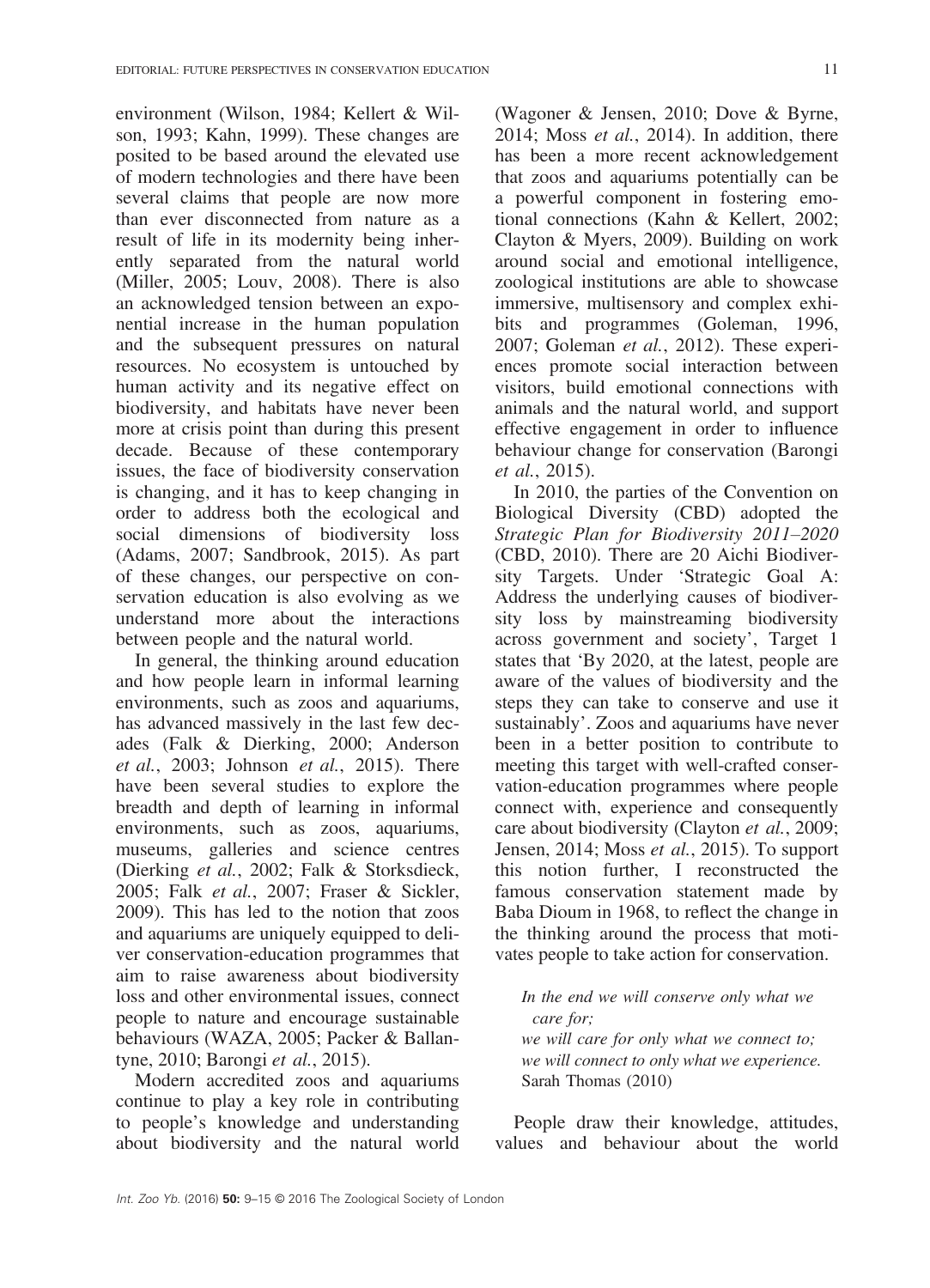around them from piecing together various experiences, not only from their visits to zoos and aquariums but also from programmes they have seen on television, items they have read in magazines, people they have interacted with on social media and what they have experienced in everyday life. All these knowledge resources form a complex socially constructed constellation that collectively contributes to how individuals think, feel and act towards the natural world. Therefore, the experiences that people have during their visits to zoos and aquariums or as part of conservation-education programmes run by zoological institutions are only one component of the many interactions with nature individuals are exposed to over the course of a lifetime.

Despite the large steps forward that have been made in conservation education in recent decades, there is still more to explore as the field of conservation is perpetually evolving. Zoos, aquariums and other conservation organizations acknowledge the importance of people in conservation solutions, but there is still a gap in the knowledge and skills that will take us forward towards a more sophisticated approach in this social domain. It is widely acknowledged that the social sciences play a key role in conservation (Mascia, 2003; Adams, 2007; Manfredo, 2008; Newing, 2011), and yet there is much to learn around applying different socialsciences lenses to research and practice in conservation-education programmes for maximizing success. The zoos and aquariums of the future have a duty to explore the numerous different models and approaches that can be utilized to promote and measure connectedness with nature, and to foster sustainable behaviours. However, zoological institutions should ensure that they do not over claim, naively thinking that there is only one model or approach that fits all audiences and all conservation education (Moss & Esson, 2013). More needs to be understood about the motivations and behaviour of visitors in order to design, deliver and evaluate appropriate programmes (Mann-

Lang et al., 2016; Mellish et al., 2016; Moss, 2016). To assist with this endeavour, zoos and aquariums should aspire to create and maintain strong partnerships with academic institutions and other organizations focused on conservation education (Brewer, 2002). In this volume, an example is given of a zoo working together with external partners to design, deliver and evaluate a sophisticated programme (Crudge et al., 2016). The use of novel approaches is another key component for the future of conservation education; for example, the use of an innovative evaluation approach that transcends the boundaries of culture, language and literacy (Esson & Moss, 2016), the use of bioinspiration to promote learning, not only about nature but also from nature, as a novel yet effective way of engaging zoo audiences (Topaz, 2016), and the use of technology to complement and enable learning in zoological institutions (Costa & Carrilho, 2016).

When thinking about the future perspectives of conservation education there are many dimensions involved. Despite the different guises this discipline can take, having clear aims and outcomes combined with an evaluation framework is vital if conservation-education programmes are to be designed, developed, delivered and evaluated effectively. To maximize their potential, zoos and aquariums should explore the use of new and novel teaching and learning approaches, tools and contexts. Zoological institutions should also understand the importance of, and invest in, social research, evaluation and visitor studies, along with the associated ethical considerations, in order to produce an evidence base for the effects and impacts of the conservation education provided by zoos and aquariums (Johnson et al., 2015; Gillespie & Melber, 2016). By making a concerted effort to publish information about their conservationeducation programmes, together with the results of the research processes and evaluation associated with each project, zoos and aquariums can disseminate the shared knowledge base about conservation-education programmes globally, and demonstrate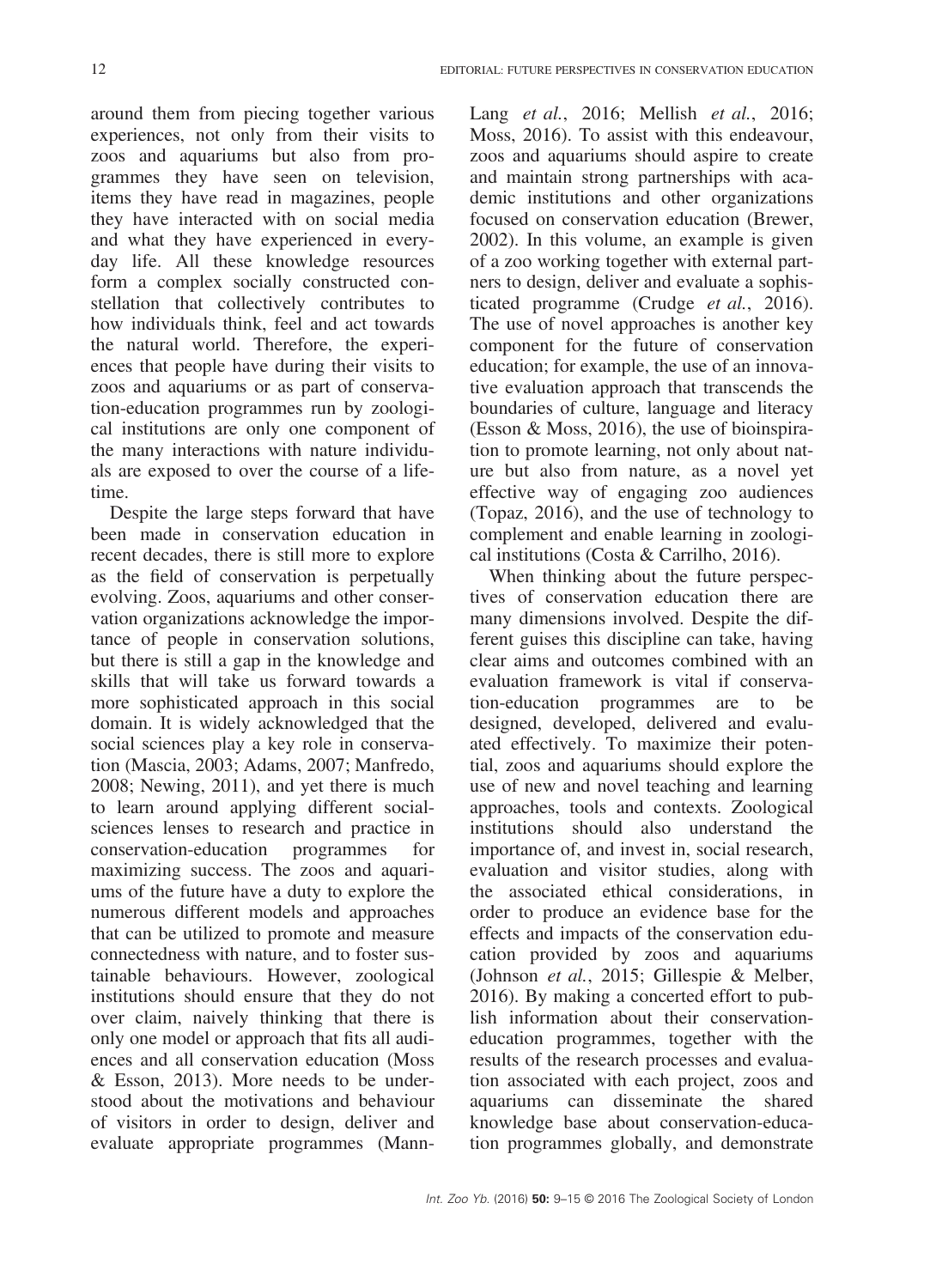to a wide range of stakeholders the outcomes, value and impacts of these kinds of programmes. To enable these new ways of operating, zoos and aquariums should aspire to form partnerships with other zoos and aquariums and like-minded conservation organizations to ensure conservation education is undertaken collaboratively, maximizing the strengths of different partners in order to fulfil the potential for exciting and effective future for conservation education worldwide. Conservation education not only raises awareness about species, habitats and conservation issues but also connects people to nature and encourages sustainable behaviours in the millions of individuals who engage with zoological institutions annually. In my mind, conservation education is the most important role for zoos and aquariums of the future.

## **REFERENCES**

ADAMS, W. M. (2007): Editorial. Thinking like a human: social science and the two cultures problem. Oryx 41: 275–276.

ANDERSEN, L. L. (2003): Zoo education: from formal school programmes to exhibit design and interpretation. International Zoo Yearbook 38: 75–81.

ANDERSON, D., LUCAS, K. B. & GINNS, I. S. (2003): Theoretical perspectives on learning in an informal setting. Journal of Research in Science Teaching 40: 177–199.

BALLANTYNE, R. R. & PACKER, J. M. (1996): Teaching and learning in environmental education: developing environmental conceptions. Journal of Environmental Education 27(2): 25–32.

BARONGI, R., FISKEN, F. A., PARKER, M. & GUSSET, M. (Eds) (2015): Committing to conservation: the world zoo and aquarium conservation strategy. Gland, Switzerland: WAZA Executive Office.

BICKFORD, D., POSA, M. R. C., QIE, L., CAMPOS-ARCEIZ, A. & KUDAVIDANAGE, E. P. (2012): Science communication for biodiversity conservation. Biological Conservation 151: 74–76.

BREWER, C. (2002): Outreach and partnership programs for conservation education where endangered species conservation and research occur. Conservation Biology 16: 4–6.

BYERS, O., LEES, C., WILCKEN, J. & SCHWITZER, C. (2013): The One Plan Approach: the philosophy and implementation of CBSG's approach to integrated species conservation planning. WAZA Magazine 14:  $2 - 5.$ 

CBD (2010): Strategic plan for biodiversity 2011– 2020 and the Aichi targets: "living in harmony with nature". Montreal, QC: Secretariat of the Convention on Biological Diversity.

CLAYTON, S. & MYERS, G. (2009): Conservation pyschology: understanding and promoting human care for nature. Oxford: Wiley-Blackwell.

CLAYTON, S., FRASER, J. & SAUNDERS, C. D. (2009): Zoo experiences: conversations, connections, and concern for animals. Zoo Biology 28: 377–397.

COE, J. C. (1987): What's the message? Exhibit design for education. AAZPA Regional Conference Proceedings 1987: 19–23.

COSTA, A. & CARRILHO, T. (2016): Partners in learning and innovative teaching practices. An approach to conservation education to suit the context and purpose of learning skills in the 21st century: a pilot study. International Zoo Yearbook 50: 125–128.

CRUDGE, B., O'CONNOR, D., HUNT, M., DAVIS, E. O. & BROWNE-NUÑEZ, C. (2016): Groundwork for effective conservation education: an example of in situ and ex situ collaboration in South East Asia. International Zoo Yearbook 50: 34–48.

CUREG, M. C., BAGUNU, A. M., VAN WEERD, M., BAL-BAS, M. G., SOLER, D. & VAN DER PLOEG, J. (2016): A longitudinal evaluation of the Communication, Education and Public Awareness (CEPA) campaign for the Philippine crocodile Crocodylus mindorensis in northern Luzon, Philippines. International Zoo Yearbook 50: 68–83.

DIERKING, L. D., BURTNYK, K., BUCHNER, K. S. & FALK, J. H. (2002): Learning in zoos and aquariums: a literature review. Silver Spring, MD: American Zoo and Aquarium Association, with the Institute for Learning Innovation.

DOVE, T. & BYRNE, J. (2014): Do zoo visitors need zoology knowledge to understand conservation messages? An exploration of the public understanding of animal biology and of the conservation of biodiversity in a zoo setting. International Journal of Science Education, Part B 4: 323–342.

EAZA (2013): The modern zoo: foundations for management and development. Amsterdam: European Association of Zoos and Aquaria.

EAZA (2016): EAZA conservation education standards. Amsterdam: European Association of Zoos and Aquaria.

ESSON, M. & MOSS, A. (2016): The challenges of evaluating conservation education across cultures. International Zoo Yearbook 50: 61–67.

FALK, J. H. & DIERKING, L. D. (1992): The museum experience. Washington, DC: Howells House.

FALK, J. H. & DIERKING, L. D. (2000): Learning from museums: visitor experiences and the making of meaning. Plymouth: Rowman Altamira.

FALK, J. H. & STORKSDIECK, M. (2005): Using the contextual model of learning to understand visitor learning from a science center exhibition. Science Education 89: 744–778.

FALK, J. H. & STORKSDIECK, M. (2010): Science learning in a leisure setting. Journal of Research in Science Teaching 47: 194–212.

FALK, J. H., REINHARD, E. M., VERNON, C. L., BRON-NENKANT, K., DEANS, N. L. & HEIMLICH, J. E. (2007): Why zoos & aquariums matter: assessing the impact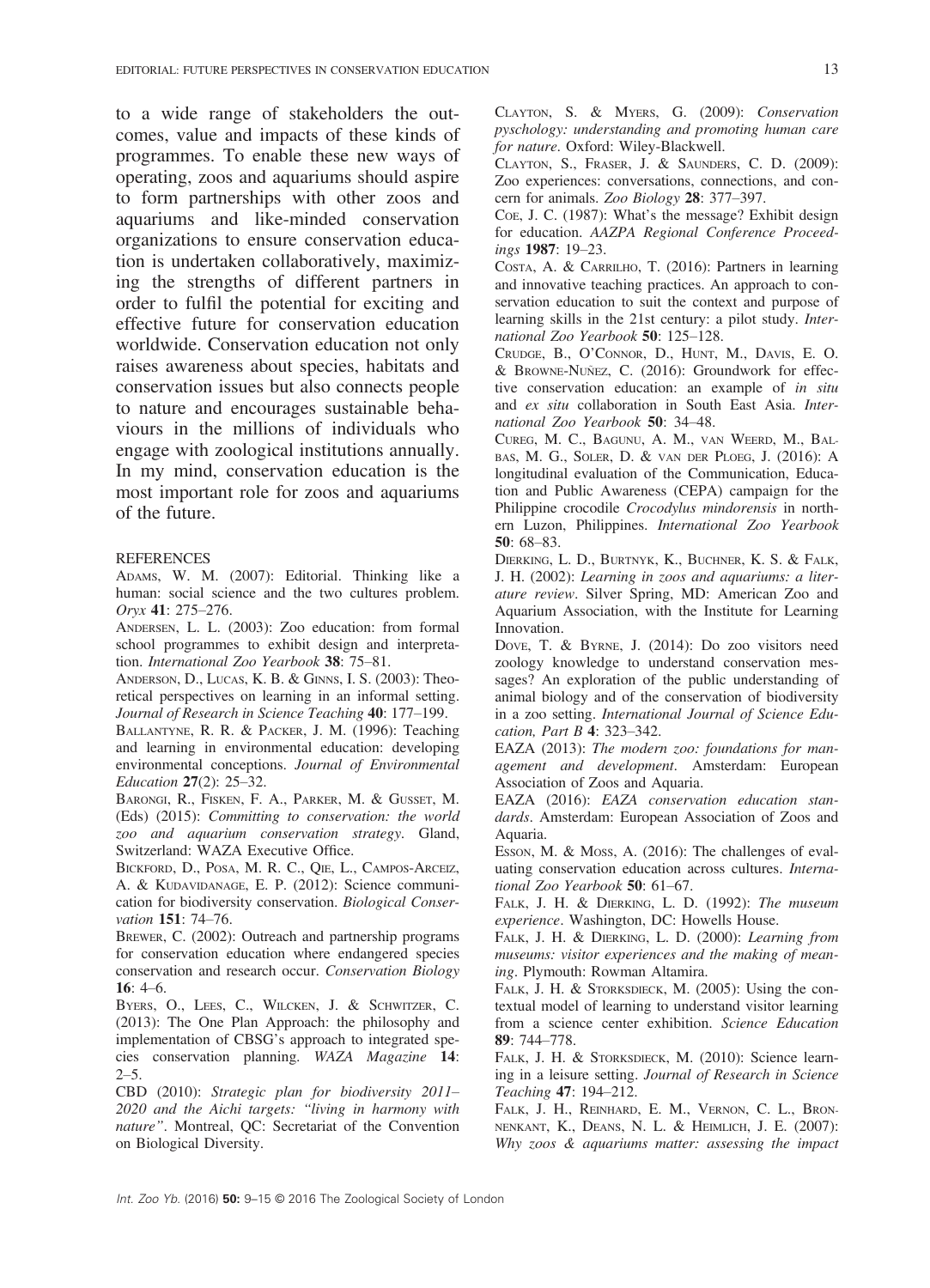of a visit to a zoo or aquarium. Silver Spring, MD: Association of Zoos & Aquariums.

FRASER, J. & SICKLER, J. (2009): Why zoos and aquariums matter: handbook of research, key findings and results from national audience surveys. Silver Spring, MD: Association of Zoos & Aquariums.

GILLESPIE, K. L. & MELBER, L. M. (2016): Walking the tightrope in educational research and evaluation: maintaining a strong research agenda while upholding research ethics via an on-site Institutional Review Board. International Zoo Yearbook 50: 16–22.

GOLEMAN, D. (1996): Emotional intelligence: why it can matter more than IQ. London: Bloomsbury.

GOLEMAN, D. (2007): Social intelligence: the new science of human relationships. London: Random House.

GOLEMAN, D., BENNETT, L. & BARLOW, Z. (2012): Ecoliterate: how educators are cultivating emotional, social, and ecological intelligence. San Francisco, CA: Jossey-Bass.

HUGHES, A. & ALLAN, L. (2016): The Warehouse Wellington Zoofari: school visits to Wellington Zoo for conservation-based learning programmes – an example of effective collaboration between zoos and business. International Zoo Yearbook 50: 49–60.

JACOBSON, S. K., MCDUFF, M. D. & MONROE, M. C. (2006): Conservation education and outreach techniques. Oxford: Oxford University Press.

JENSEN, E. (2014): Evaluating children's conservation biology learning at the zoo. Conservation Biology 28: 1004–1011.

JOHNSON, B., THOMAS, S., SAUNDERS, M. & ARDOIN, N. M. (2015): Investigating the long-term impacts of informal science learning at zoos and aquariums. New York, NY: Wildlife Conservation Society.

KAHN, P. H. (1999): The human relationship with nature: development and culture. Cambridge, MA: MIT Press.

KAHN, P. H. & KELLERT, S. R. (Eds) (2002): Children and nature: psychological, sociocultural and evolutionary investigation. Cambridge, MA: MIT Press.

KELLERT, S. & WILSON, E. (Eds) (1993): The biophilia hypothesis. Washington, DC: Island Press/Shearwater.

LOPES, P. N. & SALOVEY, P. (2004): Toward a broader education: social, emotional, and practical skills. In Building academic success on social and emotional learning: what does the research say: 76–93. Zins, J. E., Weissberg, R., Wang, M. C. & Walberg, H. J. (Eds). New York, NY: Teachers College Press.

LOUV, R. (2008): Last child in the woods: saving our children from nature-deficit disorder. New York, NY: Algonguin Books.

MANFREDO, M. J. (2008): Who cares about wildlife: social science concepts for exploring human–wildlife relationship and conservation issues. New York, NY: Springer.

MANN-LANG, J. B., BALLANTYNE, R. & PACKER, J. (2016): Does more education mean less fun? A comparison of two animal presentations. International Zoo Yearbook 50: 155–164.

MASCIA, M. (2003): Conservation and social science. Conservation Biology 17: 649–650.

MELLISH, S., PEARSON, E. L., SANDERS, B. & LITCHFIELD, C. A. (2016): Marine wildlife entanglement and the Seal the Loop initiative: a comparison of two freechoice learning approaches on visitor knowledge, attitudes and conservation behaviour. International Zoo Yearbook 50: 129–154.

MILLER, J. R. (2005): Biodiversity conservation and the extinction of experience. Trends in Ecology & Evolution 20: 430-434.

MOSS, A. (2016): Can conservation education learn anything from 'Big Data'? International Zoo Yearbook 50: 23–33.

MOSS, A. & ESSON, M. (2010): Visitor interest in zoo animals and the implications for collection planning and zoo education programmes. Zoo Biology 29: 715– 731.

MOSS, A. & ESSON, M. (2013): The educational claims of zoos: where do we go from here? Zoo Biology 32: 13–18.

MOSS, A., JENSEN, E. & GUSSET, M. (2014): Conservation: zoo visits boost biodiversity literacy. Nature 508 (7495): 186.

MOSS, A., JENSEN, E. & GUSSET, M. (2015): Evaluating the contribution of zoos and aquariums to Aichi Biodiversity Target 1. Conservation Biology 29: 537– 544.

NEWING, H. (2011): Conducting research in conservation: a social science perspective. London: Routledge.

OFFORD-WOOLLEY, S., BAMFORD, P. & DESFORGES, R. (2016): Developing an environmental-education programme using black rhinoceros Diceros bicornis in Zambia as a case study. International Zoo Yearbook 50: 84–95.

PACKER, J. & BALLANTYNE, R. (2010): The role of zoos and aquariums in education for a sustainable future. New Directions for Adult and Continuing Education 2010(127): 25–34.

SANDBROOK, C. (2015): What is conservation? Oryx 49: 565–566.

SQUIRES, B., LOWRY, R. & BANKS, C. (2016): Utilizing Zoos Victoria's Connect-Understand-Act model to enable social and biological gains in northern Kenya. International Zoo Yearbook 50: 96–111.

SWAISGOOD, R. R. & SHEPPARD, J. K. (2010): The culture of conservation biologists: show me the hope!. BioScience 60: 626–630.

TOFIELD, S., COLL, R. K., VYLE, B. & BOLSTAD, R. (2003): Zoos as a source of free choice learning. Research in Science & Technological Education 21: 67–99.

TOPAZ, M. (2016): Bioinspiration education at zoological institutions: an optimistic approach for innovation leading to biodiversity conservation. International Zoo Yearbook 50: 112–124.

TUDGE, C. (1992): Last animals in the zoo: how mass extinction can be stopped. Washington, DC: Island Press.

WAGONER, B. & JENSEN, E. (2010): Science learning at the zoo: evaluating children's developing understanding of animals and their habitats. Psychology & Society 3(1): 65–76.